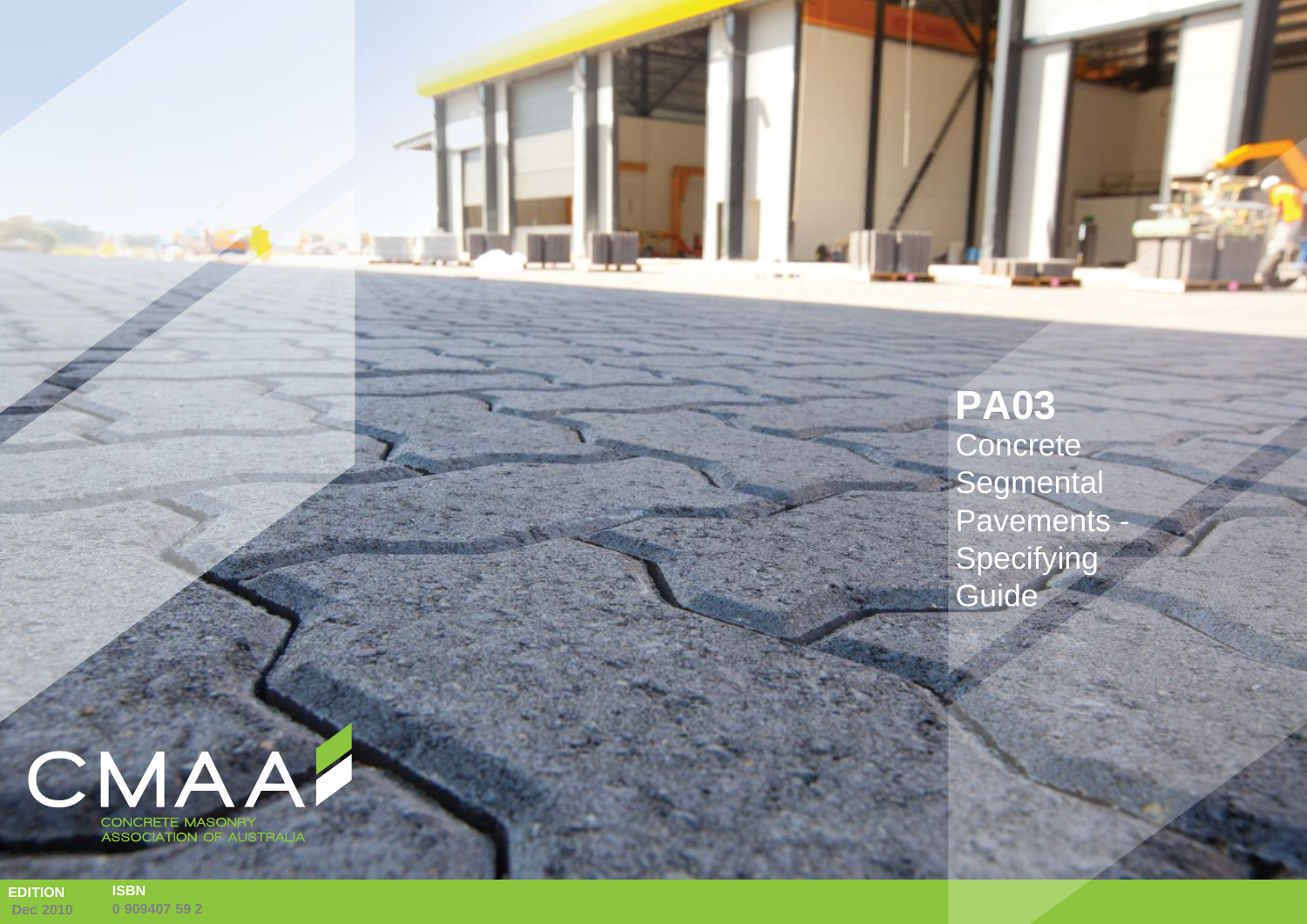

# and Flag Pavements

By DOWNLOADING THIS PUBLICATION SUITE you accept all the terms and conditions of the following agreement.

- 1 In this agreement "files" shall mean the machinereadable inclusions in the Publication Suite.
- 2 You may use copies of the files for your own purposes. The copies may be edited or modified to suit your purposes.
- 3 You may not rent, lease or duplicate for resale the Publication Suite, nor may you recompile the files, modified or otherwise, for commercial resale.
- 4 The Concrete Masonry Association of Australia Limited does not and cannot warrant the performance or results you may obtain by using the files.
- **CONCREDIBATE SET ASSEMBATE SET AND CONDITION**<br>
ACTEVENT AND CONDITION<br>
AGREEMENT.<br>
1 In this agreement "files" shal<br>
readable inclusions in the P<br>
2 You may use copies of the fi<br>
purposes. The copies may be<br>
suit your pur 5 In no event will Concrete Masonry Association of Australia Limited be liable to you for any consequential, incidental or special damages, including loss of profits, through your use of the files.

#### **COPYRIGHT AND DISCLAIMER**

*© 2010 Concrete Masonry Association of Australia Limited.*

Except where the Copyright Act and the Limited-Licence Agreement allows otherwise, no part of this publication may be reproduced, stored in a retrieval system in any form or transmitted by any means without prior permission in writing of the Concrete Masonry Association of Australia Limited.

The information provided in this publication is intended for general guidance only and in no way replaces the services of professional consultants on particular projects. No liability can therefore be accepted, by the Concrete Masonry Association of Australia Limited, for its use.

## Licence agreement and other notices

Concrete Masonry Association of Australia

EDITION PA03 December 2010

ISBN 0 909407 59 2 Title page >

- Features and usage >
	- Contents page >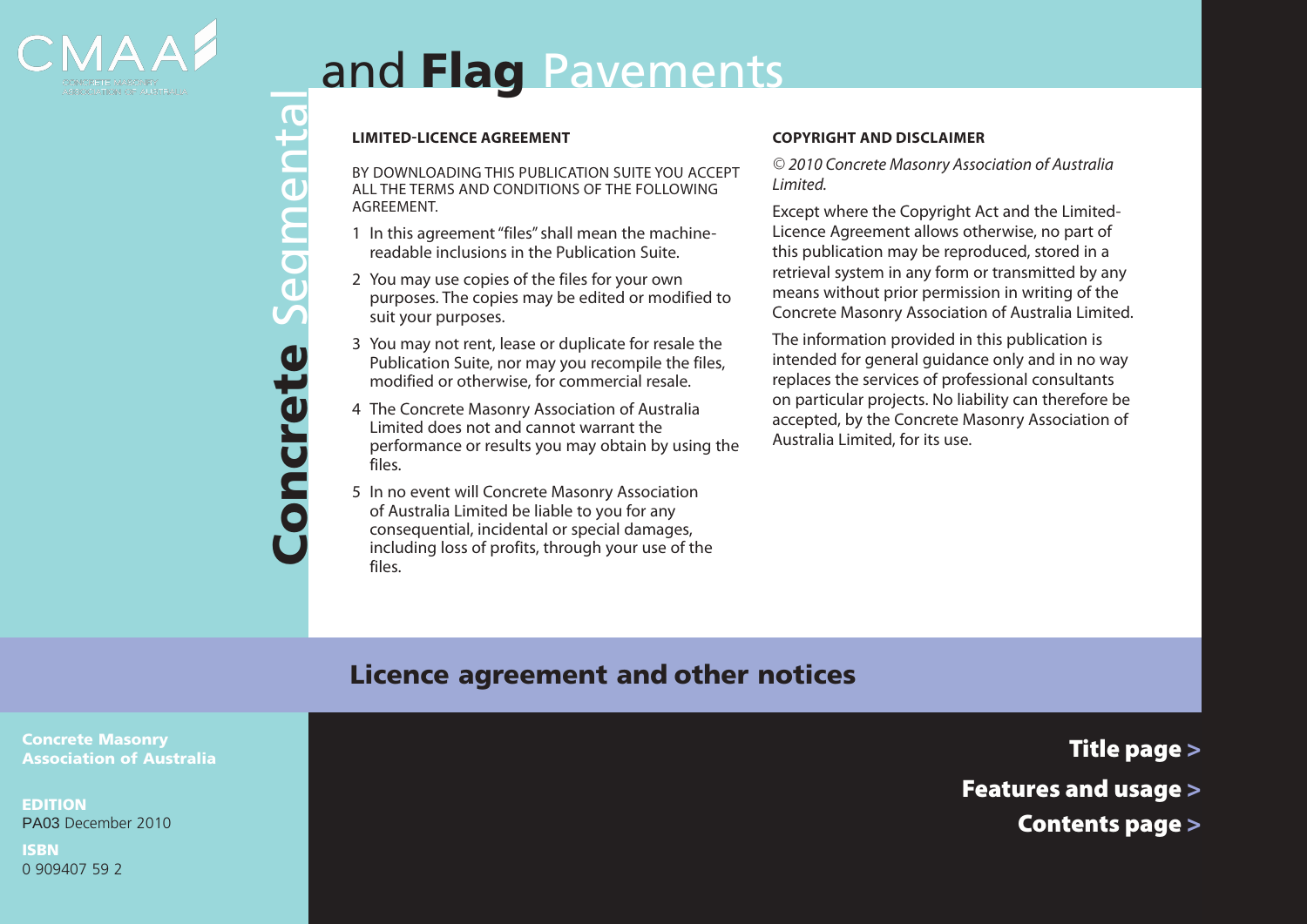

# and Flag Pavements

# Features and Usage

*Concrete Segmental and Flag Pavements Guide to Specifying* contain the following features:

- **F** All **navigation** links within pages are shown in BLUE. Each page contains a set of standard navigation buttons at the bottom of the page.
- $\blacksquare$  When a hyperlink takes you to another page or document, use the '**Previous View**' button to return to where you were.
- <sup>n</sup> Pages are set to *Full Screen* by **default**.

Concrete Segmental

oncrete

Segmental

- **Bookmarks** are not supplied as the navigation system is sufficient.
- **n** There is no form of **security** on the pages which allows you to print and to select and copy text and diagrams for use in other applications. However, be aware of the copyright limitations.
- To return to **Full Screen** go to menu and select: *View > Full Screen*
- **Free updates** are available from the CMAA website at: [www.cmaa.com.au](http://www.cmaa.com.au)
- To start your **exploration**, go to the *Contents page* link below

## Concrete Segmental Pavements - Specifying Guide

Concrete Masonry Association of Australia

EDITION PA03 December 2010

ISBN 0 909407 59 2 Title page >

- Licence agreement >
	- Contents page >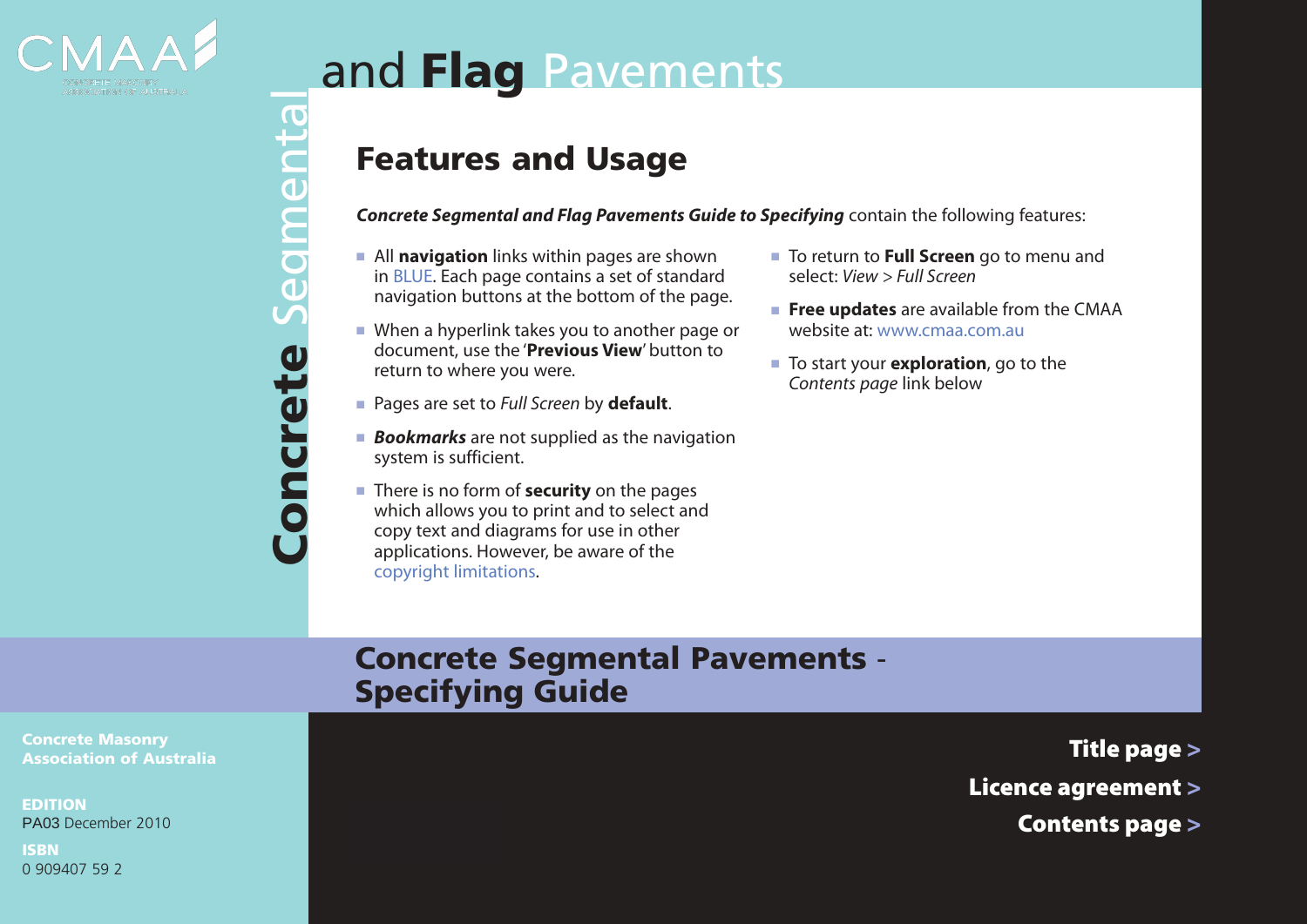# Contents

- 1 [INTRODUCTION](#page-3-0)
- 2 [DEFINITIONS](#page-4-0)
- 3 [TABLE 1: MINIMUM REQUIREMENTS](#page-6-0)  [FOR DIMENSIONS, BREAKING LOAD](#page-6-0)  [AND ABRASION RESISTANCE](#page-6-0)
- 4 [TABLE 2: MAXIMUM DIMENSIONAL](#page-7-0)  [DEVIATIONS DETERMINED FOR](#page-7-0)  [PAVERS AND FLAGS BY INDIVIDUAL](#page-7-0)  [MEASUREMENT](#page-7-0)

## <span id="page-3-0"></span>CONCRETE SEGMENTAL AND FLAG PAVEMENTS Guide to Specifying

# Introduction

1

To provide specifiers with an understanding of the product, this Guide sets out the requirements for the manufacture of concrete segmental pavers and flags. It takes account of the latest research and development and references Australian Standards AS/NZS *4456 Masonry Units, Pavers, Flags and Segmental Retaining Wall Units – Methods of Test, and AS/NZS 4455.2 Masonry Units, Pavers, Flags and Segmental Retaining Wall Units – Part 2 Pavers and Flags*. Industry design, detailing and construction guides should also be referenced when specifying concrete segmental and flag pavements.

—

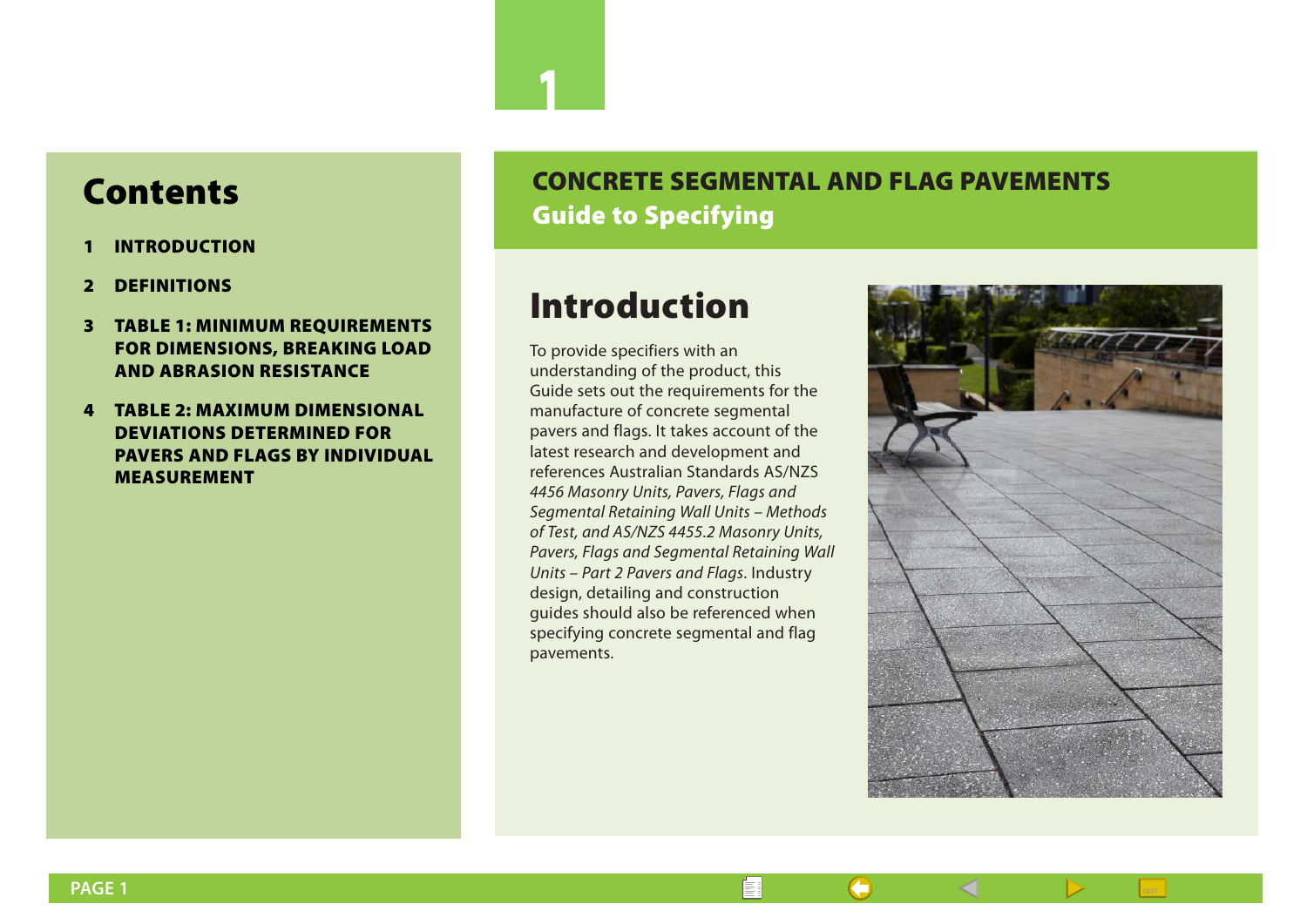# <span id="page-4-0"></span>**DEFINITIONS**

#### <sup>n</sup> **Abrasion Resistance**

A measure of resistance to erosion of the surface of a paver or flag, expressed as an index, when tested in accordance with AS/NZS 4456.9.

#### ■ Annual Average Daily Traffic (AADT)

The total volume of traffic passing a point in the pavement, in both directions, for one year divided by the number of days in the year.

#### ■ Breaking Load

The failure load determined in accordance with AS/NZS 4456.5.

#### **n** Characteristic Value

The value that is exceeded by at least 95% of the units in the lot.

#### ■ **Commercial Vehicle (CV)**

A vehicle, having a gross weight of 3 t or more, that complies (in Australia) with State or Commonwealth legislation for the axle load, tyre pressures and dimensions of vehicles permitted on public roads and streets.

#### <sup>n</sup> **Dimensional Deviation**

The deviation from work size of paving units when determined in accordance with AS/NZS 4456.3.

#### <sup>n</sup> **Flag**

Large format solid (non-cored) paver with a gross plan area greater than  $0.08 \text{ m}^2$ .

#### ■ Light Vehicle (LV)

A vehicle which, when fully loaded, has a gross weight less than 3t. NOTE: This category includes cars, utilities, delivery vans and some light twoaxle trucks.

#### <sup>n</sup> **Lot**

A group of units of a single type with specific characteristics and dimensions presented for sampling at the same time.

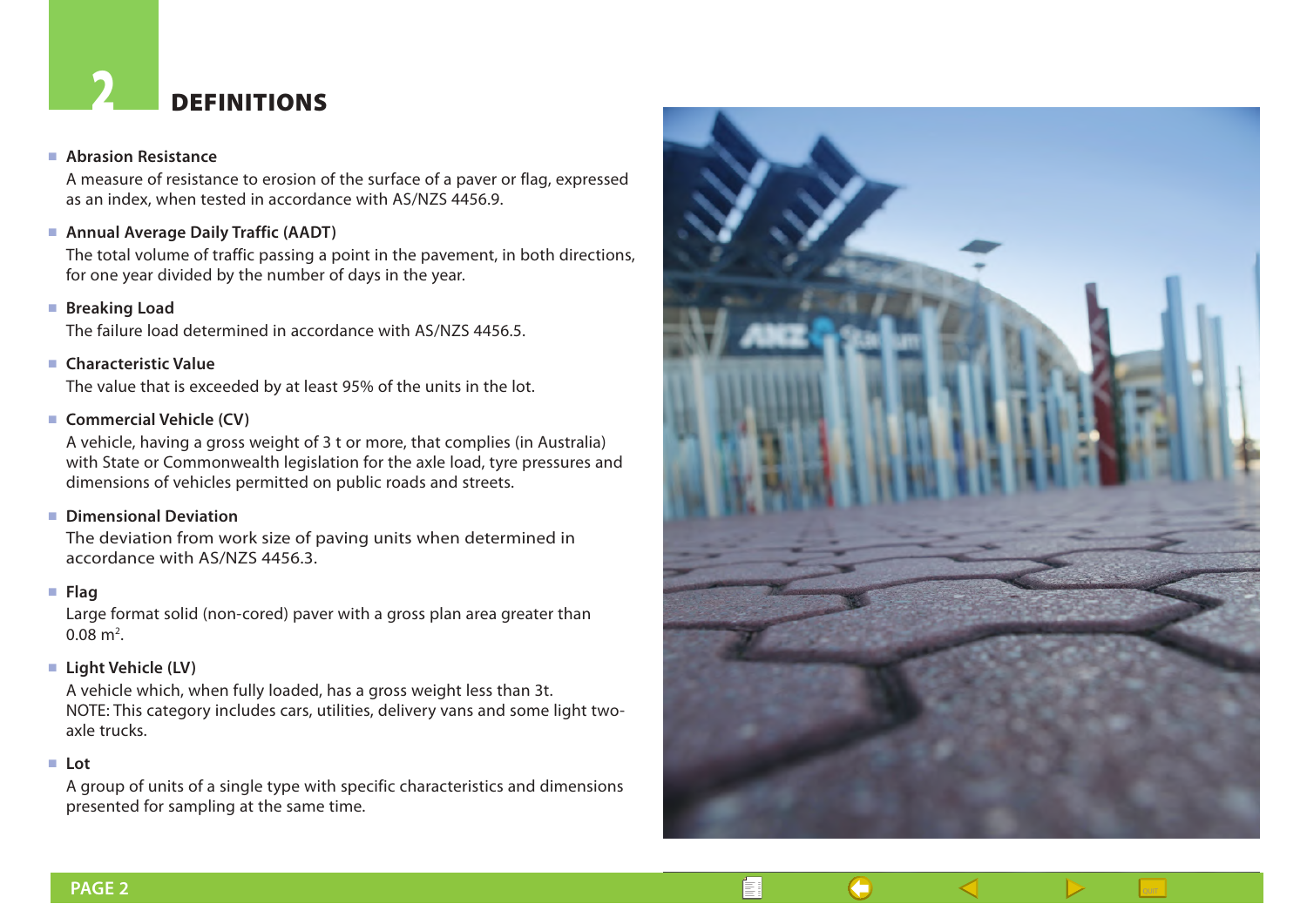

#### <sup>n</sup> **Paver**

Solid unit with a gross plan area less than or equal to 0.08  $m<sup>2</sup>$  which is used to form a surfacing layer.

#### ■ Public Space Pavement

#### *Pedestrian Pavement*

A pavement subject only to foot traffic. NOTE: Pedestrian pavements include footpaths not subject to vehicle overrun or parking, pedestrian precincts that are completely closed to vehicle access, residential paths, patios and hard landscaping.

#### *Low-volume Pavement*

A pavement with less than 3,000 pedestrian passes per day. NOTE: Low-volume pavements include residential paths, paths in public gardens, pavements at schools or campuses, hard landscape areas, common outdoor areas of residential buildings, and pedestrian areas around institutional buildings, sporting or recreational areas.

#### *Medium-volume Pavement*

A pavement with greater than 3,000 and less than 30,000 pedestrian passes per day.

NOTE: Medium-volume pavements are typically suburban shopping area pavements.

#### *High-volume Pavement*

A pavement with high-volume pedestrian traffic exceeding 30,000 pedestrian passes per day. NOTE: High-volume pavements are typically inner-city and major suburban pedestrian areas and paths.

*Pedestrian and Light Vehicle Pavement*

A pavement carrying pedestrians and light vehicles (LV) only.

*Malls, Pedestrian and Commercial Vehicles Pavement* An area carrying both pedestrian and mixed vehicular traffic. NOTE: This category of pavement includes commercial vehicle crossovers, driveways carrying occasional truck traffic, footpaths subject to truck overrun or parking, pedestrian malls accepting service vehicles and commercial vehicles, pedestrian crossings and lightly trafficked streets.

#### ■ **Trafficked Segmental Pavers**

#### *Minor and Residential*

Trafficked segmental pavers carrying an annual average daily traffic (AADT) less than 400 vehicles.

#### *Local Access*

Trafficked segmental pavers carrying an annual average daily traffic (AADT) between 400-1,000 vehicles.

#### *Collector*

Trafficked segmental pavers carrying an annual average daily traffic (AADT) between 1,000-2,000 vehicles.

#### <sup>n</sup> **Salt Attack Resistance**

 Resistance to attack by the action of soluble salts, determined by the action of sodium sulphate or sodium chloride, in accordance with AS/NZS 4456.10.

#### **n** Slip Resistance Class

A classification of slip resistance as determined in accordance with AS/NZS 4586.

#### <sup>n</sup> **Work Size**

The size of a unit specified for its manufacture, from which deviations are measured.

#### <sup>n</sup> **Industrial Pavements**

È!

Pavements that may be subject to a range of unregulated vehicle types, axle configurations, wheel and tyre pressures.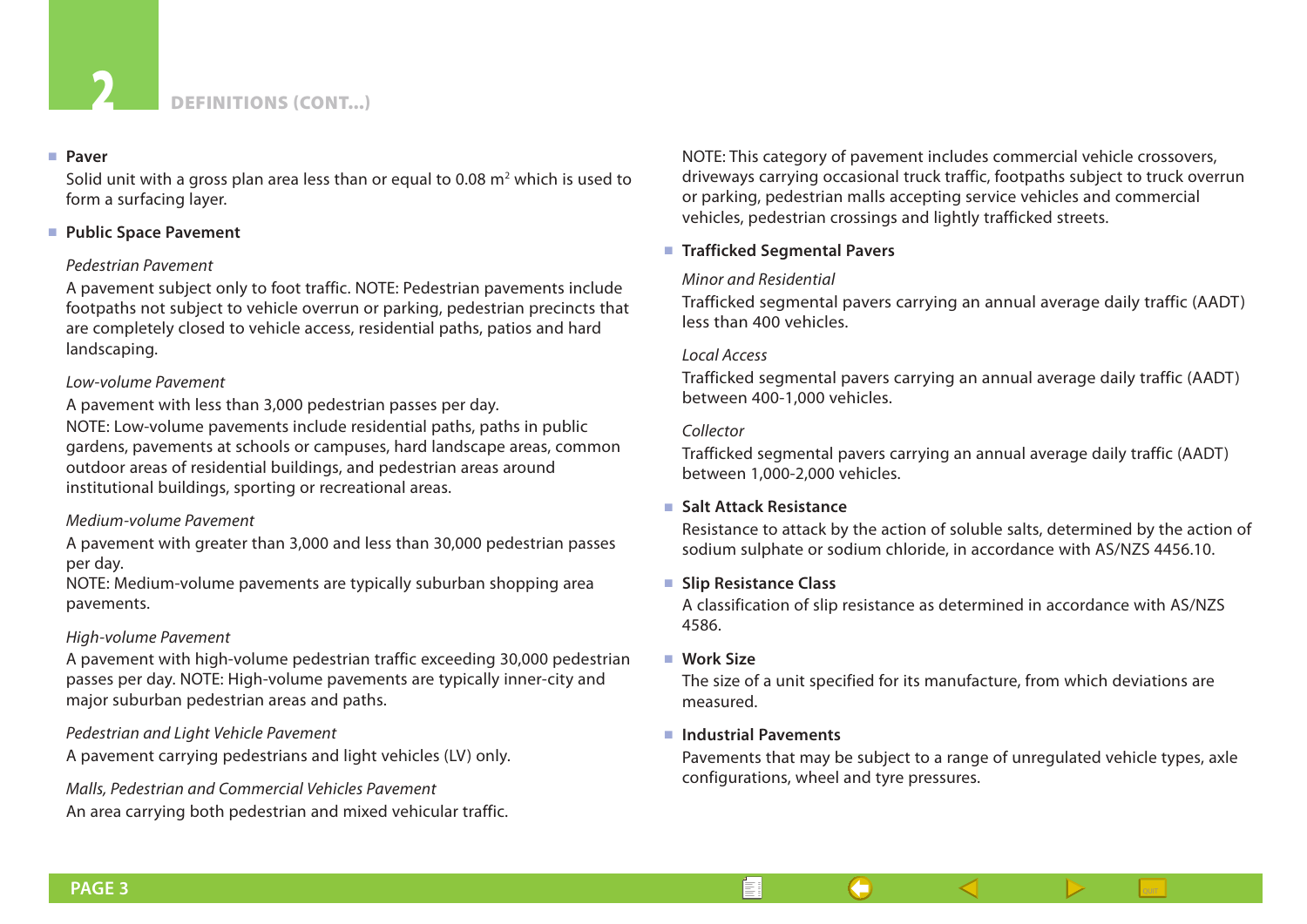### <span id="page-6-0"></span>TABLE 1: MINIMUM REQUIREMENTS FOR DIMENSIONS, breaking load and abrasion resistance

*(Based on Table 2.8 AS/NZS 4455.2)*

| <b>Pavement applications</b>             |                                                                                   | <b>Minimum characteristic</b><br>breaking load * kN |                | Work size minimum<br>thickness mm |              | <b>Dimensional deviation</b><br>category (See Table 2) |                  | <b>Maximum abrasion resistance</b> |                |             |
|------------------------------------------|-----------------------------------------------------------------------------------|-----------------------------------------------------|----------------|-----------------------------------|--------------|--------------------------------------------------------|------------------|------------------------------------|----------------|-------------|
|                                          |                                                                                   | <b>Pavers</b>                                       | <b>Flags</b>   | <b>Pavers</b>                     | <b>Flags</b> | <b>Pavers</b>                                          | <b>Flags</b>     | (mean abrasion index) +            |                |             |
| <b>Relevant Australian Standard</b>      |                                                                                   | AS/N7S 4455.2<br>AS/NZS 4456.5                      |                | AS/NZS 4455.2                     |              | AS/NZS 4455.2<br>AS/NZS 4456.3                         |                  | AS/NZS 4455.2<br>AS/NZS 4456.9     |                |             |
| Residential                              | Pedestrians only (eg paths, patios<br>and outdoor areas)                          | $\overline{2}$                                      | 5              | 40                                | 40           | DP <sub>0</sub>                                        | DPB1             | $\S$                               |                |             |
|                                          | Pedestrian and light vehicles only (eg<br>driveways, parking spaces and the like) | 3                                                   | $\overline{7}$ | 40                                | 50           | DPB1                                                   | DPB <sub>2</sub> | ş                                  |                |             |
|                                          | Pedestrian and commercial vehicles                                                | 5                                                   | $\overline{7}$ | 60                                | 60           | DPB1                                                   | DPB <sub>2</sub> | $\S$                               |                |             |
|                                          |                                                                                   |                                                     |                |                                   |              |                                                        |                  | Pedestrian traffic volume          |                |             |
|                                          |                                                                                   |                                                     |                |                                   |              |                                                        |                  | Low                                | Medium         | <b>High</b> |
| <b>Public</b><br>space                   | Pedestrians only **                                                               | $\overline{2}$                                      | 5              | 40                                | 40           | DPB <sub>1</sub>                                       | DPB <sub>1</sub> | 7 <sup>±</sup>                     | 5.5            | 3.5         |
|                                          | Pedestrian and light vehicles only                                                | 3                                                   | $\overline{7}$ | 50                                | 50           | DPB <sub>2</sub>                                       | DPB <sub>2</sub> | 7 <sup>±</sup>                     | 5.5            | 3.5         |
|                                          | Pedestrian and commercial vehicles                                                | 5                                                   | $\S$           | 60                                | $\S$         | DPB <sub>2</sub>                                       | DPB <sub>2</sub> | 7 <sup>±</sup>                     | 5.5            | 3.5         |
| <b>Trafficked</b><br>segmental<br>pavers | Minor and residential                                                             | 6                                                   | <b>NA</b>      | 60                                | <b>NA</b>    | DPB <sub>2</sub>                                       | <b>NA</b>        | <b>NA</b>                          |                |             |
|                                          | Local access                                                                      | 6                                                   | <b>NA</b>      | 60                                | <b>NA</b>    | DPB <sub>2</sub>                                       | <b>NA</b>        | <b>NA</b>                          |                |             |
|                                          | 豢<br>Collector                                                                    | 6                                                   | <b>NA</b>      | 76                                | <b>NA</b>    | DPB <sub>2</sub>                                       | <b>NA</b>        | <b>NA</b>                          |                |             |
| <b>Industrial</b>                        | 祭                                                                                 | 10                                                  | <b>NA</b>      | 80                                | <b>NA</b>    | DPB <sub>2</sub> or<br>DPB3                            | <b>NA</b>        |                                    | $\overline{7}$ |             |

\* At 28 days

† At 90 days

\*\* Where cleaning of pavers and flags is undertaken by mechanical means or where prevention of vehicle entry cannot be guaranteed, the minimum recommended pavers and flags are the 'Pedestrian and light vehicles only' for such pavement applications

§ No abrasion criteria are specified for residential pavers. Abrasion resistance requirements for aesthetic or other purposes shall be specified to the supplier/manufacturer

§§ Flags should be specifically designed for each application – *see PA05 Concrete Flag*  **Verification** *Pavements – Design and Construction Guide* <u>IICation – see PAUS Concrete i</u>

> key into each other and, by their plan geometry, interlock

NA Not applicable

È!

 $*$  Shape Type A pavers – dentated pavers that key into each other and by their plan generally interlock and resist relative movement of joints parallel to both the longitudinal and transverse axes of the pavers





pavements in several specific areas as noted below.

**Aesthetic Appeal**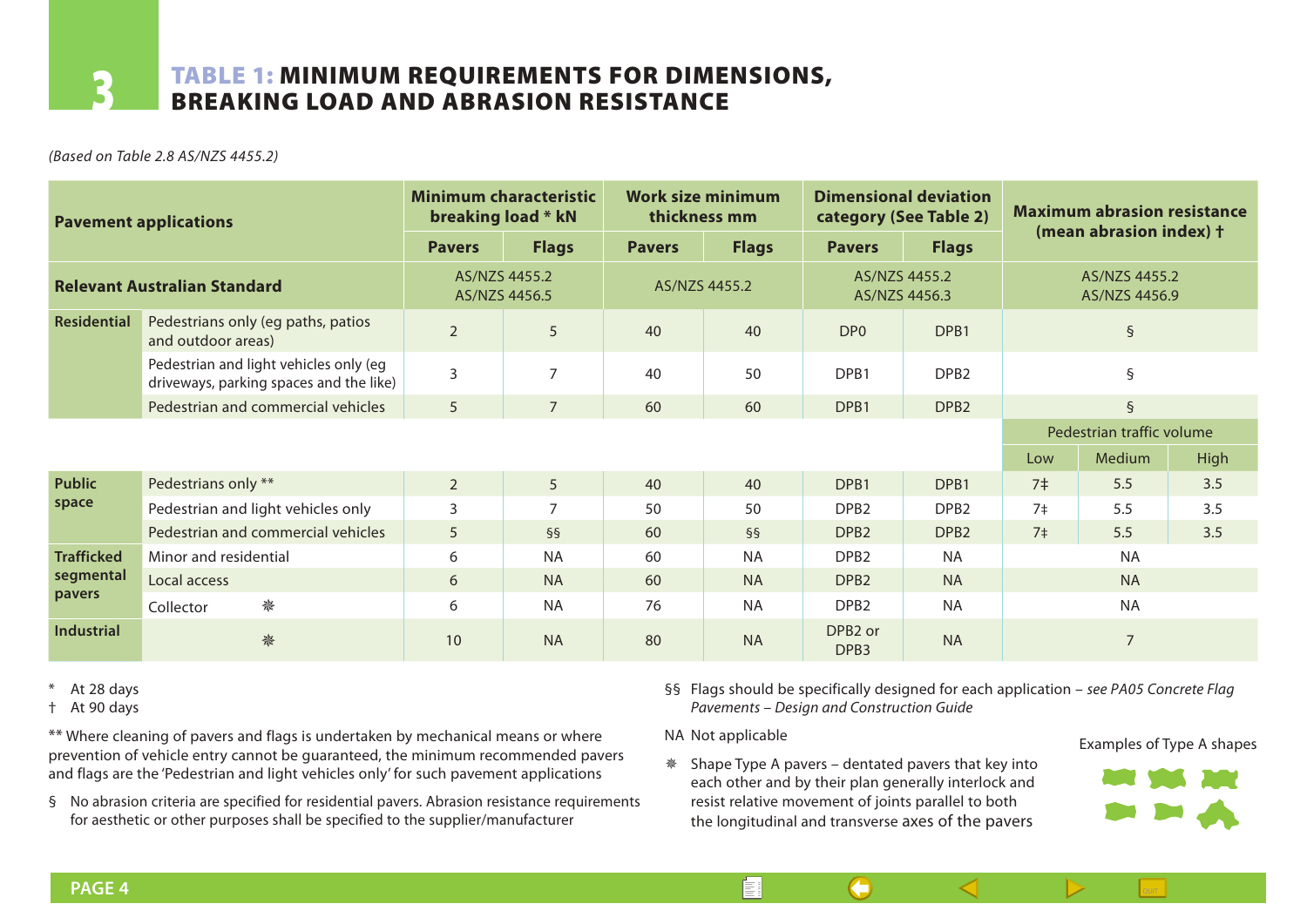# <span id="page-7-0"></span>**4 TABLE 2: MAXIMUM DIMENSIONAL DEVIATIONS DETERMINED**<br>FOR PAVERS AND FLAGS BY INDIVIDUAL MEASUREMENT

#### *(From Table 2.2(B) AS/NZS 4455.2)*

|                  | Work size dimensions, mm                                                          |             |                              |             |  |  |  |  |  |
|------------------|-----------------------------------------------------------------------------------|-------------|------------------------------|-------------|--|--|--|--|--|
| <b>Category</b>  |                                                                                   | Plan        | <b>Height</b>                |             |  |  |  |  |  |
|                  | <b>Standard</b><br>deviation                                                      | <b>Mean</b> | <b>Standard</b><br>deviation | <b>Mean</b> |  |  |  |  |  |
| DP <sub>0</sub>  | No requirement                                                                    |             |                              |             |  |  |  |  |  |
| DP <sub>B1</sub> | 2.0                                                                               | $\pm 3.0$   | 3.0                          | $\pm 2.5$   |  |  |  |  |  |
| DPB <sub>2</sub> | 2.0                                                                               | $\pm 2.5$   | 3.0                          | $\pm 2.0$   |  |  |  |  |  |
| DPB <sub>3</sub> | Values declared by the supplier or by agreement between supplier<br>and purchaser |             |                              |             |  |  |  |  |  |
| DP <sub>B4</sub> | 1.5                                                                               | $+2.0$      | 2.0                          | $+2.0$      |  |  |  |  |  |

All paving and flag units will be categorised in accordance with AS/NZS 4455.3 Method for Determining Dimensions.

#### **FLAGS – DEVIATION FROM FLATNESS**

#### **Performance requirement**

 Flags shall be sufficiently flat to enable the units to be laid in pavements to give a functional and aesthetically acceptable surface.

<sup>n</sup> **Method**

 Flatness of flags shall be determined by measuring bow in accordance with AS/NZS 4456.19.

#### ■ Deemed to Satisfy Flatness

 Flags with bow not more than 2.5 mm convex deviation and 1.5 mm concave deviation are deemed to be satisfactory.